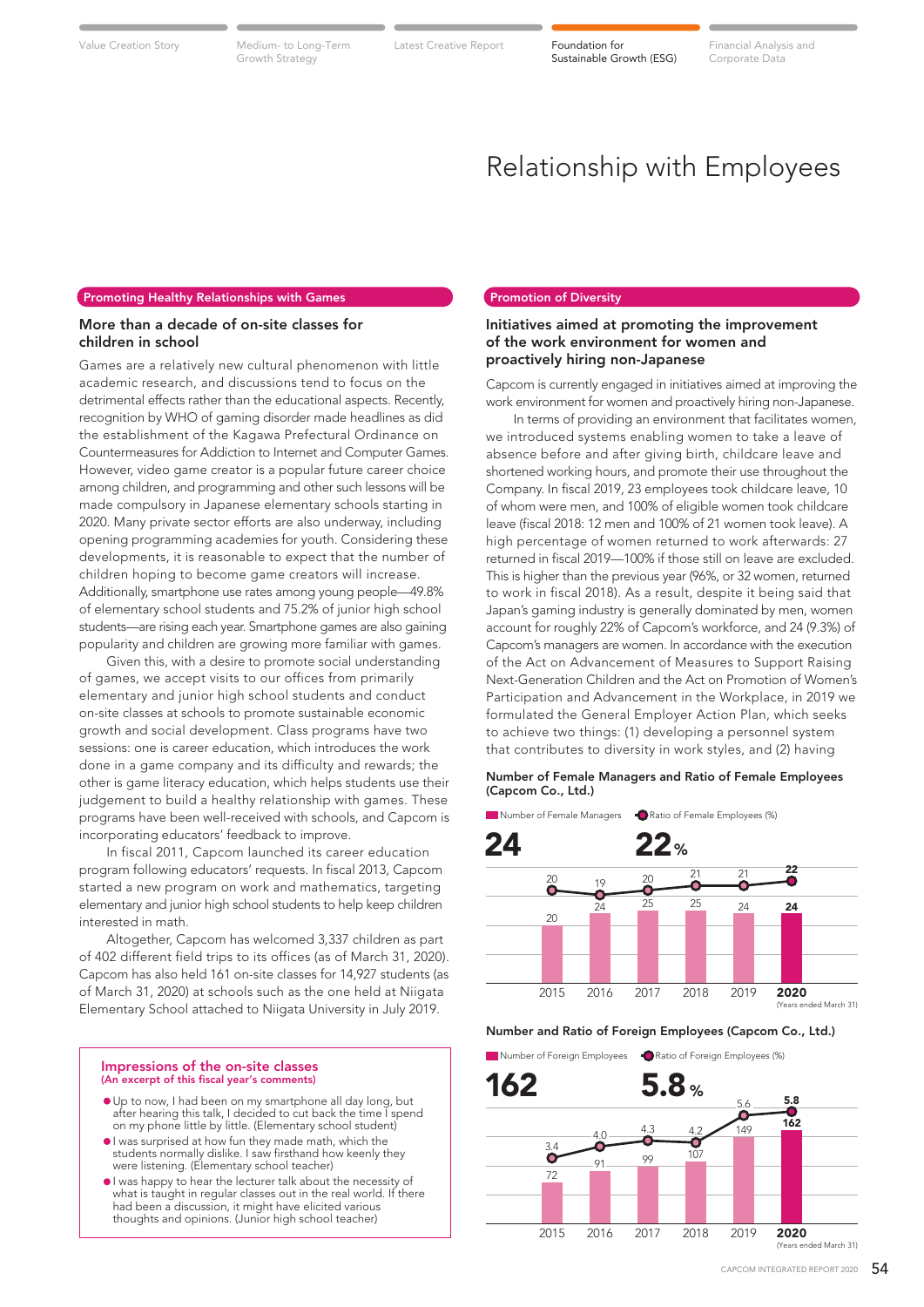women comprise at least 15% of managers by the end of fiscal 2024. In recognition of Capcom's efforts toward improving the workplace environment for women, since 2014 we have earned the "Kurumin" mark, the symbol of a "company supporting childcare," from the Ministry of Health, Labour and Welfare.

 In terms of the proactive employment of non-Japanese individuals, Capcom is making efforts to strengthen overseas expansion capabilities including creating an English hiring website. We currently employ 162 non-Japanese workers (representing 5.8% of our employees). Going forward, we will create a system for improving motivation in an attempt to increase the ratio of foreign employees, including support for career advancement and the promotion of non-Japanese individuals to management positions.



Senior Manager Trademark & Copyright Section Intellectual Property Department Yuko Yasuda

The Trademark & Copyright Section carries out intellectual property management, including filing trademark applications in various countries and territories to support the smooth development of products globally.

 In addition to strategically filing trademark applications globally, which is growing in importance by the day, we also do many things to support game development indirectly, including checking product names and intellectual property within games. I find the job very satisfying.

 Also, as a manager, I take great pains to develop a pleasant working environment for staff while working to familiarize employees companywide with the importance and necessity of managing intellectual property.

 I'm also the mother of two small children, and continue to make use of internal programs, including maternity and childcare leave as well as the Capcom Juku on-site childcare facility, to balance work and raising my children.

# Providing a Pleasant Workplace

# Promoting work-life balance

Creating entertainment culture requires that creators themselves make time for play.

 At Capcom, we have established Paid Leave Promotion Days and encourage employees to take extended leave to refresh and look for new sources of inspiration during the year-end/New Year's holidays as well as during the series of holidays in May. Additionally, we have built a four-story bicycle parking facility near our development studio and encourage our employees to live within a five-kilometer radius to shorten commuting times. This saves time and living costs while giving creators the free time necessary to cultivate their creative powers and imaginations, which is essential for creative work. Moreover, we opened Capcom Juku as an on-site daycare facility in April 2017 to provide a stable workplace

Please refer to the information to the right or page 54 of the 2018 Integrated Report. environment for creators. As it is located close to work, it provides peace of mind for employees who are married or have children, and has been well-received by those who have utilized it.

### Supporting employees' health management

The employee cafeteria was renovated in 2015 when the new development studio was completed. Healthy meals are served for breakfast, lunch, and supper. There is also a massage room staffed by nationally-certified massage therapists at both the Tokyo and Osaka locations to support our employees in managing their health.

# Fulfilling employee potential in a cutting-edge environment

The biggest thing when it comes to motivating developers working in a creative field such as games is access to an environment that allows them to make their visions a reality. Capcom maintains a cutting-edge development environment that includes 3D scanners, a motion capture studio, a dynamic sound mixing stage, and a Foley stage. In this way, we support our creators in fulfilling their vision.

#### Capcom Juku

# Providing an environment for vibrant childcare combining day care and education

Given the desire to quickly improve the issue of long day care waiting lists accompanying a lack of preschools, Capcom's top management set its sights on the future and wanted to provide an environment in which employees can raise their children with peace of mind while remaining employed over the long term. We operate Capcom Juku, aiming to add individual education and growth to standard day care for children.

 Capcom Juku goes beyond caring for infants and preschool children and accepts a wide range of youth, including after-school kindergarten and elementary school students. This helps employees avoid the stress of not being able to find open facilities for their children. Furthermore, by offering educational support in the form of a place for learning English, eurhythmics, math, science, and other subjects, Capcom Juku joins its efforts with employees and fosters the growth of children. Currently, as of March 31, 2020, the school takes care of 25 children a month and accepts as many as 25 temporary pupils a month.

 In the future, we will create a learning atmosphere at Capcom Juku that stimulates and broadens children's curiosity,

while also striving for an environment where parents can work with peace of mind so that both they and their families can lead fulfilling lives.



English classroom